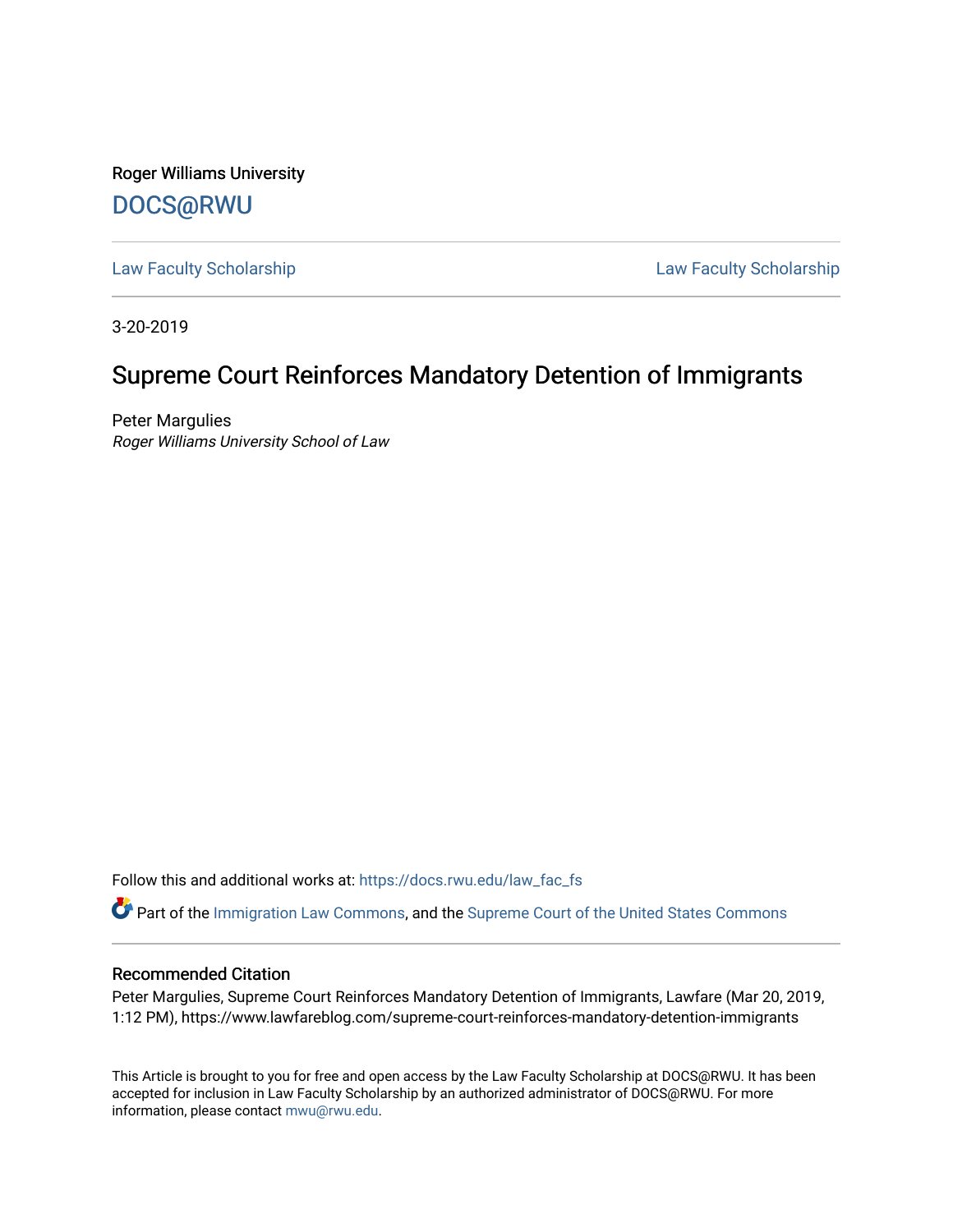### **I AWFARF**

#### U.S. [SUPREME](https://www.lawfareblog.com/topic/us-supreme-court) COURT

# Supreme Court Reinforces Mandatory Detention of Immigrants

### By Peter [Margulies](https://www.lawfareblog.com/contributors/pmargulies) Wednesday, March 20, 2019, 1:12 PM

The Supreme Court's March 19 decision on in *[Nielsen](https://www.supremecourt.gov/opinions/18pdf/16-1363_a86c.pdf) v. Preap* rejected challenges to mandatory detention of certain noncitizens—"aliens" under the Immigration and Nationality Act (INA). Generally speaking, mandatory immigration detention is an exception to the rule that confinement requires an individualized showing of flight risk or dangerousness. Justice Samuel Alito, writing in *Preap* for five justices, concluded that the INA required detention for a broad range of aliens, including those who had been released from criminal custody years before their immigration arrests and had lived uneventfully in the community with their families for that entire period. Justice Stephen Breyer, joined by Justices Ruth Bader Ginsburg, Elena Kagan and Sonia Sotomayor, dissented, citing the familiar canon that a court should construe a statute to avoid serious constitutional questions. While Justice Alito's opinion dealt solely with the INA, the substance and tone of his opinion suggested that future constitutional challenges to mandatory immigration detention would face formidable obstacles.

The INA provision at issue in *Preap* is 8 U.S.C. § [1226\(c\)\(1\),](https://www.law.cornell.edu/uscode/text/8/1226) which requires immigration detention "when the alien is released" from custody based on conviction for a wide range of crimes, from crimes of violence and theft to possession of marijuana above a set threshold. Under the INA, each of these convictions constitutes grounds for the noncitizen's removal. Lawful permanent residents (LPRs) are included among those who may be detained under § 1226(c)(1)—such as Mony Preap, who was born in a refugee camp to Cambodians fleeing the genocidal Khmer Rouge regime and became an LPR in 1981. Immigration officials detained Preap years after his convictions for possession of marijuana.

As Justice Alito noted in his opinion, Congress enacted § 1226(c)(1) in 1996, as part of the Illegal Immigration Reform and Immigrant Responsibility Act, because legislators believed that individualized bond hearings led to overly lax results. Bond hearings did not identify all ight risks: Even though most noncitizens granted bond appeared at their removal hearings, not all did—hence Congress's resort to the drastic option of mandatory detention without a bond hearing.

Writing for the court, Justice Alito found that the provision's "when … released" language did not require that the government either *immediately* detain any noncitizen released from criminal custody or else lose the power to subject that person to mandatory detention. Rather, Justice Alito concluded, the text of the provision and the policy driving its enactment meant that detention was mandatory for a noncitizen arrested *at any time after* release from custody, including years later.

Justice Alito's policy point echoed an observation made by Justice Brett Kavanaugh at the October argument, which I analyzed [here](https://www.lawfareblog.com/oral-argument-supreme-court-weighs-immigrant-detention): Congress understood that requiring immediate arrest by immigration officials upon an individual's release from criminal custody would often be impracticable. State and local authorities do not routinely notify federal immigration authorities in many such cases. Indeed, in a passage in his opinion that may signal openness to federal curbs on so-called sanctuary cities (see my piece [here](https://scholarlycommons.law.wlu.edu/cgi/viewcontent.cgi?article=4617&context=wlulr) and Ilya Somin's [here\)](https://papers.ssrn.com/sol3/papers.cfm?abstract_id=3347171), Justice Alito stated that in a recent three-year span, counties have declined over 20,000 federal requests to hold suspected removable aliens (pp. 19-20).

Given the gap between release from criminal custody and transfer to federal authorities, requiring an arrest immediately upon the noncitizen's release would make mandatory detention effectively impossible in a substantial number of cases. Strictly as a matter of statutory construction leaving constitutional issues aside—Justice Alito found it implausible that Congress would require mandatory detention but then set up immigration officials to fail much of the time.

The Supreme Court's decision left some room for constitutional challenges to the statute. Justice Alito indicated that in cases where mandatory detention seemed arbitrary, a noncitizen might be able to mount an "as-applied" challenge to § 1226(c)(1) highlighting its unconstitutional effect in that particular case. As noted below, a successful as-applied challenge on due process grounds would show that a detainee had a reasonable prospect for ultimately gaining relief from removal, making his or her protracted detention a needless impediment to obtaining such relief. Neither Justice Alito's opinion nor Justice Kavanaugh's concurrence stressing the limits of the court's holding explained what sorts of as-applied challenges might succeed. But Justice Alito's substantive analysis implied that successful as-applied challenges would be rare; Alito's lengthy textual discussion would have been superfluous if the statute would be clearly *unconstitutional in most situations*.

Even if at least five justices in a future case might hold in favor of an as-applied challenge, consider whether this is a sufficient constitutional safety valve. (Justices Clarence Thomas and Neil Gorsuch would presumably not be part of this group; Gorsuch joined a concurrence by Justice Thomas stressing barriers to federal court jurisdiction over challenges to detention provisions of the INA.) In some instances, application of § 1226(c)(1) may well be arbitrary. Because of the vast sweep of § 1226(c)(1), detention has extended even to noncitizens with solid arguments that their criminal convictions were *not* in fact grounds for removal or that they were eligible for relief such as [cancellation](https://www.uscis.gov/ilink/docView/SLB/HTML/SLB/0-0-0-1/0-0-0-29/0-0-0-6349.html) of removal, which the INA provides to LPRs who have committed certain crimes but who also have accrued specific periods of time in continuous residence and LPR status.

Detention seems arbitrary in such cases, at least when a tribunal can spot in advance a strong argument that a given conviction is not an aggravated felony and the noncitizen has a good case for cancellation of removal. But the Supreme Court's decision in *Preap* makes it more likely that at least some detainees with strong "as-applied" challenges to detention will nonetheless languish under government lock and key.